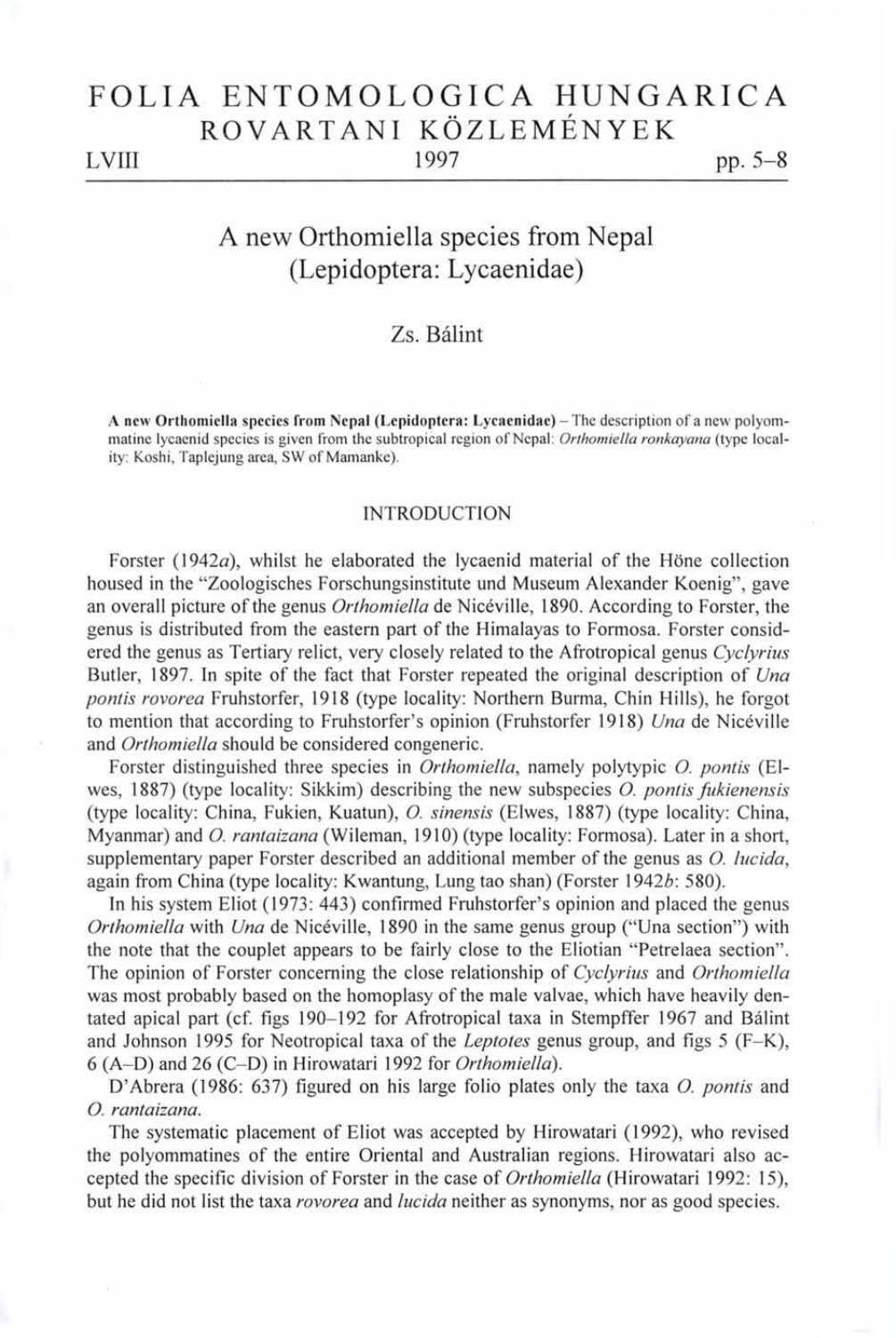Zs. Bálint

Returning from his fourth entomological expedition to Nepal, my colleague, dr. László Ronkay brought an unusual *Orthomiella* species to my desk. The specimen turned out to be peculiar, especially its underside ground colour and maculation (see Table 1). This specimen represents a hitherto unknown species, described below, as the most northerly member of the genus Orthomiella.

Table 1. Underside ground colour and maculation of *Orthomiella* taxa based on Förster 1942a and 1942*b*, D'Abrera 1986

| Taxon               | Underside ground colour | Hind wing maculation                       |
|---------------------|-------------------------|--------------------------------------------|
| O. pontis           | brownish grey           | dark brown, sharp and complete             |
| O. fukienensis      | very light grey         | grey, sharp and complete                   |
| O. lucida           | brownish grey           | dark brown, sharp, very large and complete |
| O. ronkayana sp. n. | dove grey               | light grey, small, pale but complete       |
| O. rovorea          | yellowish grey          | light brown, vestigial and reduced         |
| O. sinensis         | greyish brown           | dark brown, sharp but reduced              |
| O. rantaizana       | very dark brown         | very deep brown, vestigial but complete    |

## **Orthomiella ronkayana** sp. n.  $(Figs 1-2)$

Diagnosis - Ground colour blue with greyish shade. Fore wing costal and marginal area with very wide black border. Hind wing costa also with black border. Underside pattern pale and vestigial. Female tergal apohysis anterioris very short and blunt.

Description - Female. Length of fore wing costa: 11 mm. Fore wing upper side ground colour blue with greyish shade, veins darkly pigmented, costal and marginal area



Fig. 1. *Orthomiella ronkayana* sp. n., holotype, female Folia ent. hung. 58, 1997

6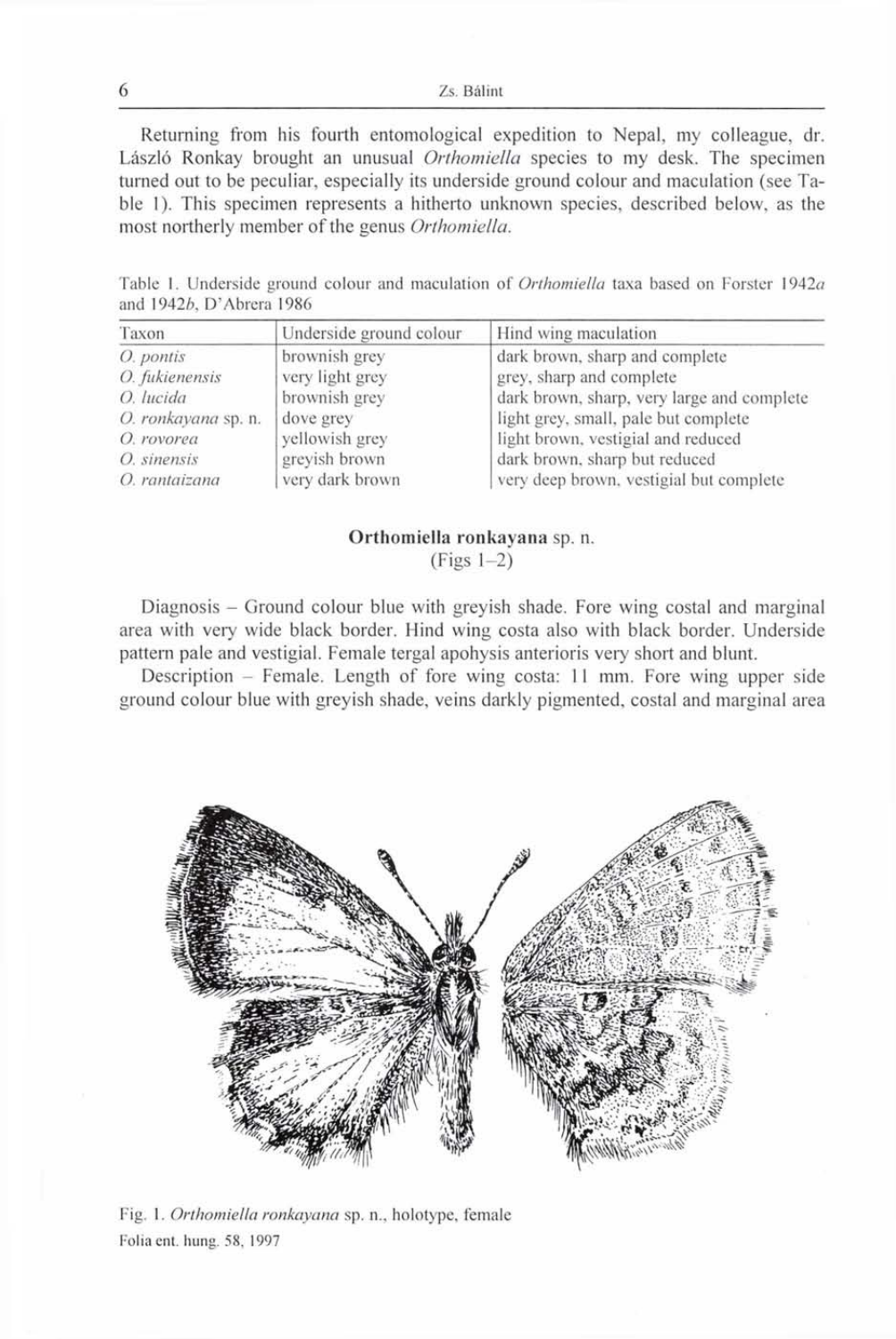with very wide black border. Fringes chequered. Hind wing costa straight, upper side ground colour as in fore wing, costal area with very wide black border, marginal area suffused with black scales, especially along margin. Fore wing underside ground colour brownish grey, marginal area dove grey. Basal, discal, discoidal and postdiscal spots greyish brown but indistinct. Marginal area lighter with suffused, wide arrow-head markings. Hind wing ground colour slightly darker with indistinct discoidal spot, postdiscal spots greyish brown and coalescent, marginal area with row of greyish and brownish arrow-head markings, anal angle with two little black marginal spots. Tergal apohysis anterioris very short and rounded. Genital terminalia well sclerotised with folded edges, genital plate stiff, not evertable. Male unknown.

Type material - Holotype, female, labelled as "NEPAL, Koshi, Taplejung area, SW of Mamanke, 1700 m, 87'57"E, 27'26"N, 6-7. IV. 1996, leg. G. Csorba, S. T. Kovács and L. Ronkay", "gen. prep. No. 649, det. Zs. Bálint", deposited in the Hungarian Natural History Museum, Budapest.

Type locality - Nepal, Koshi, Taplejung area, SW of Mamanke, 1700 m.

Bionomics - The primary type specimen was collected at a moderate elevation, at the very beginning of April, sitting in a rocky hole enlightened by the light trap of the collector.

Remarks – This new species is quite outstanding and could be confused only by its presumably sister species, *O. ponds.* Diagnostic characters, typifying these taxa are listed in Table 2.



Fig. 2. *Orthomiella ronkayana* sp. n., female genitalia